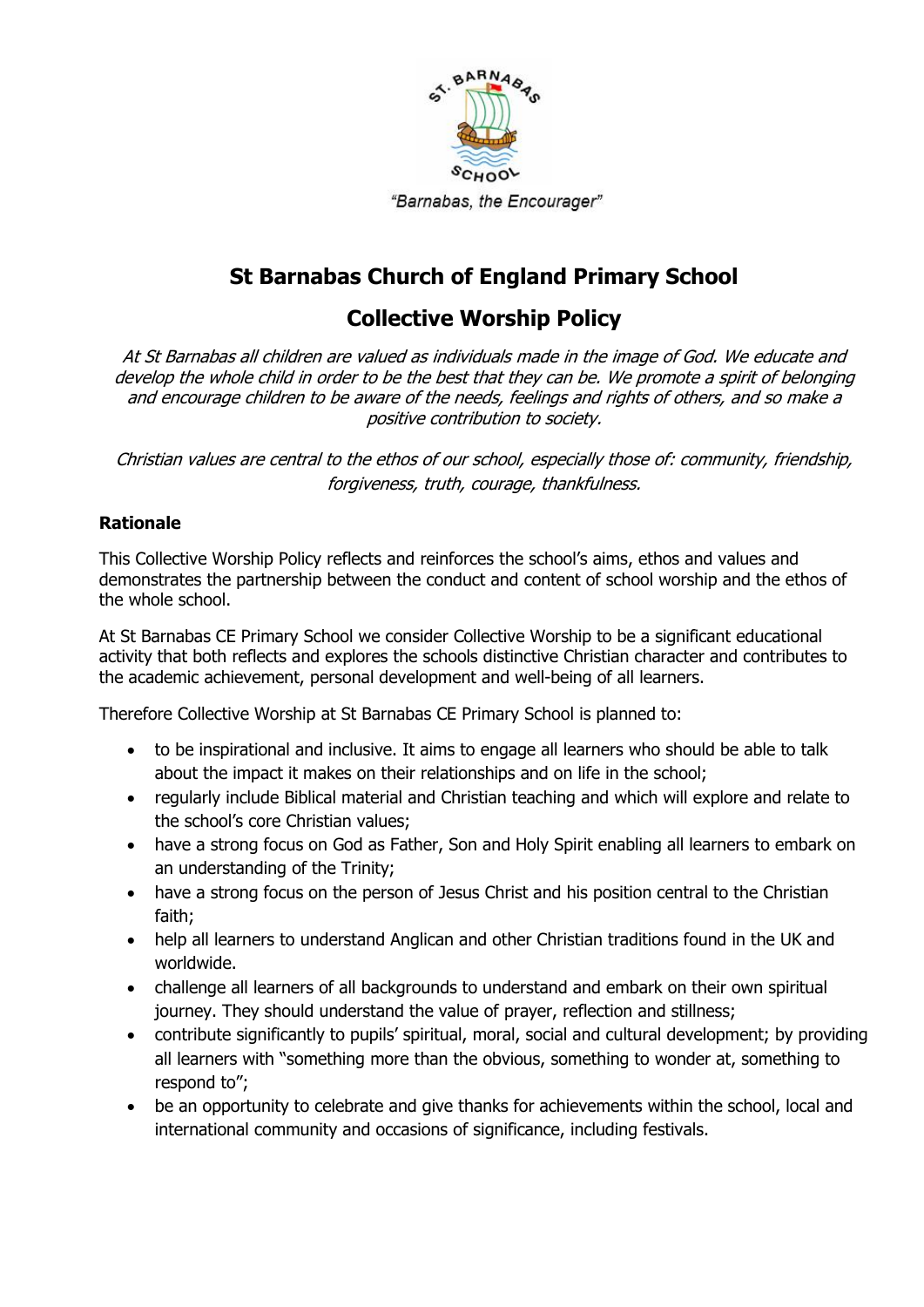## **Inclusion**

St Barnabas CE Primary School is a school for everyone, regardless of beliefs. Therefore, during Collective Worship, we are always sensitive to the very wide range of backgrounds and beliefs represented by our school community. This includes:

- those who have, or who come from families with, Christian commitment and belief
- parents who have chosen a church school (or who support its ethos) because they wish their children to experience something of the Christian faith
- members of other faith communities
- those who may not share in any particular religious belief

## **Aims**

The positive educational outcomes of Collective Worship at St Barnabas CE Primary include opportunities for:

- the whole community to celebrate;
- sharing and experiencing differences;
- developing a culture of learning;
- building a sense of group identity;
- encouraging a sense of personal and social responsibility;
- a break from the busyness and pressures of life (for stillness and quiet);
- learning how to behave in a large social group;
- exploring feelings and emotions;
- learning how to perform in front of an audience and learning how to respond to a performance;
- making visible the school's leadership;
- developing inner awareness;
- valuing self;
- valuing the views and opinions of others;
- promoting fundamental British values.

## **Legal Requirements**

The law requires the Headteacher and Governing Body of every school to provide a daily act of Collective Worship which is in line with the schools Trust Deed and foundation. Schools are obliged to give their reasons if they feel they are not able to comply with this part of the law. The School meets this requirement and this is explained to all involved in the planning and delivery of acts of worship.

#### Withdrawal from Collective Worship

Parents have the right to withdraw their children from acts of worship and this is stated in the school prospectus. In such circumstances, parents are encouraged to discuss their reasons for withdrawal with the Headteacher, although they are not required to do so.

## **Planning and Evaluation of Collective Worship**

Specific time is set aside for this activity and we recognise the importance of marking out the act of Collective Worship from other assembly activities. We mark out this special time by lighting three candles (to represent the Trinity), entering and exiting calmly and quietly, having time for stillness and reflection, saying 'welcome words' and responses together, singing and listening to music.

Each person leading worship is expected to plan his or her act of worship with the same degree of thoroughness as any other aspect of their teaching. We encourage a 4 stage structure of planning including 'gathering' 'engaging' 'responding' 'sending'.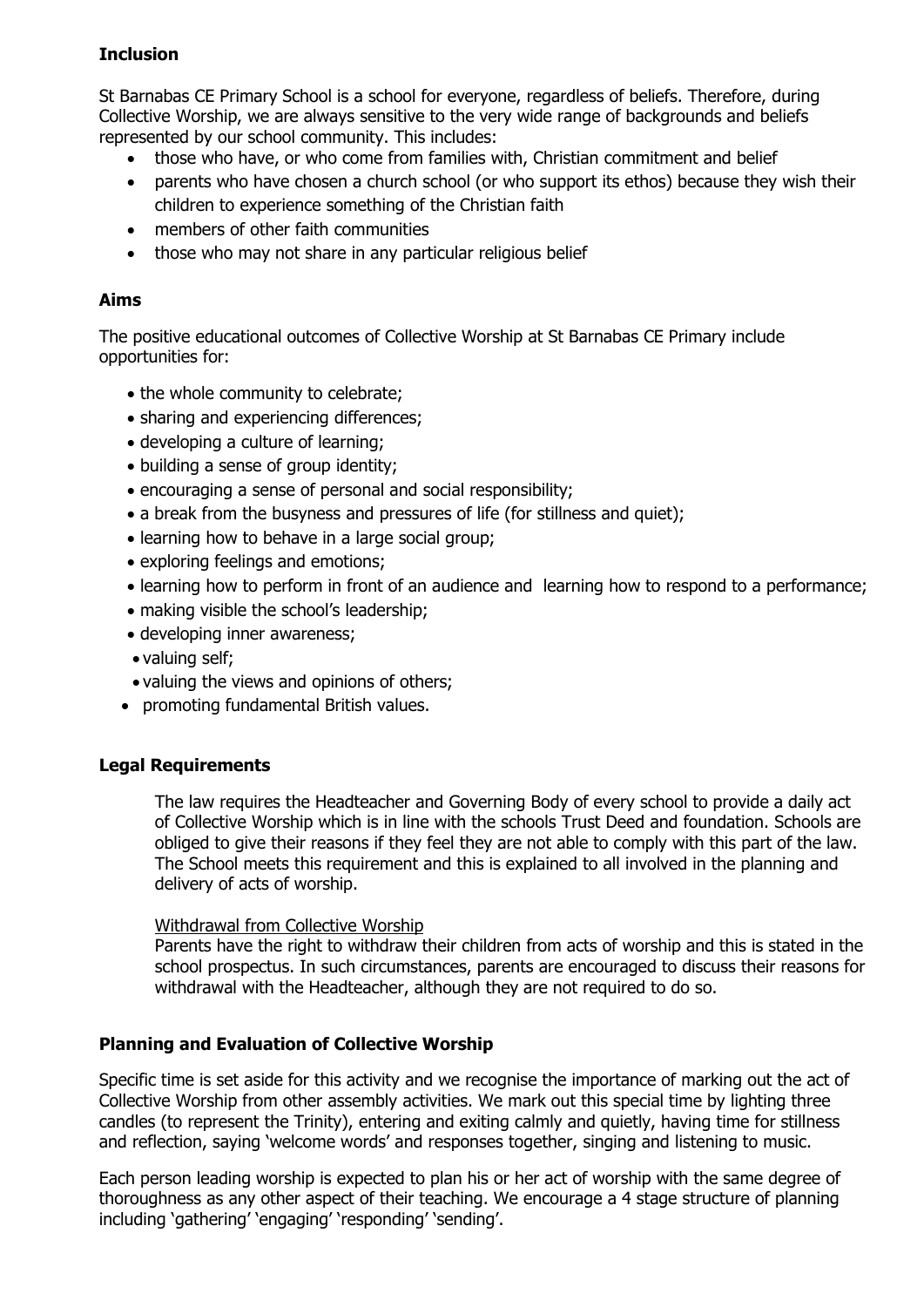A worship-planning group meets once a term led by the worship co-ordinator. These meetings are an opportunity to review and evaluate the last terms Acts of Collective Worship and to plan themes for the next term.

We use the resources 'Values for Life' (Jumping Fish) and 'Roots and Fruits' (Imaginor) to support the planning of Collective Worship.

Pupils are involved in the planning and leading of Collective Worship in the following ways:

- Pupils from Year 2 to Year 6 can volunteer to be a member of the Worship Committee who remain in place for half of the school year. Members take it in turns to carry out routine tasks such as setting up the Worship Table, welcoming and dismissing, organising the music and operating the computer/projector. In addition, they regularly plan and prepare the delivery of the content of Collective Worship with the Worship Leader (e.g reading the story, acting out, preparing role plays);
- Each class takes a turn in planning and leading Key Stage Collective Worship. Pupils are encouraged to suggest the theme and message of the act of worship and consider how they will deliver this message to other pupils;
- Each class may have responsibility for preparing and delivering part of a longer Collective Worship held in St Barnabas Church to celebrate a specific time of year (e.g. Christmas, Easter, Harvest).
- Year 6 prepare and deliver the act of worship in church that is their Leavers' Service;
- In most acts of collective worship, individual pupils are invited to lead prayers, which pupils of all ages are keen to do;
- Pupils are invited to be volunteers on an ad hoc basis to act out or role play situations/stories.

The monitoring and evaluation of Collective Worship forms part of the school"s programme of monitoring. This is done through:

- formal observations of Acts of Collective Worship led by a range of leaders;
- pupil discussion groups with the Headteacher or Governor;
- informal observations of how pupils are putting the messages from Collective Worship into practice;
- pupils' responses and ideas during Collective Worship
- written evidence in response to prompts in the whole school reflection corner which links with the Collective Worship theme.

Mrs Anne Williamson, one of the school's foundation governors has a role monitoring Collective Worship through membership of the Teaching and Learning committee at the school.

The programme of acts of Collective Worship is coordinated by The Headteacher, Miss Boardman.

#### **Our Pattern of Collective Worship**

The acts of worship generally follow themes that are aligned to the school"s values but include a recognition of the church's year and make space for other national events. The content of acts of worship linked to the latter would be varied but still include a significant Christian input.

Whole school Collective Worship is held on 4 days of the week, with key stage or class based worship (alternate weeks) held on the  $5<sup>th</sup>$  day. Whole school worship is usually led by the Headteacher or Deputy Headteacher or a regular visitor.

Regular visitors leading Collective Worship are:

• The Priest-In-Charge of St Barnabas Church – once per fortnight (in the interim period between the retirement of the previous Priest-In-Charge and the appointment of a new one,